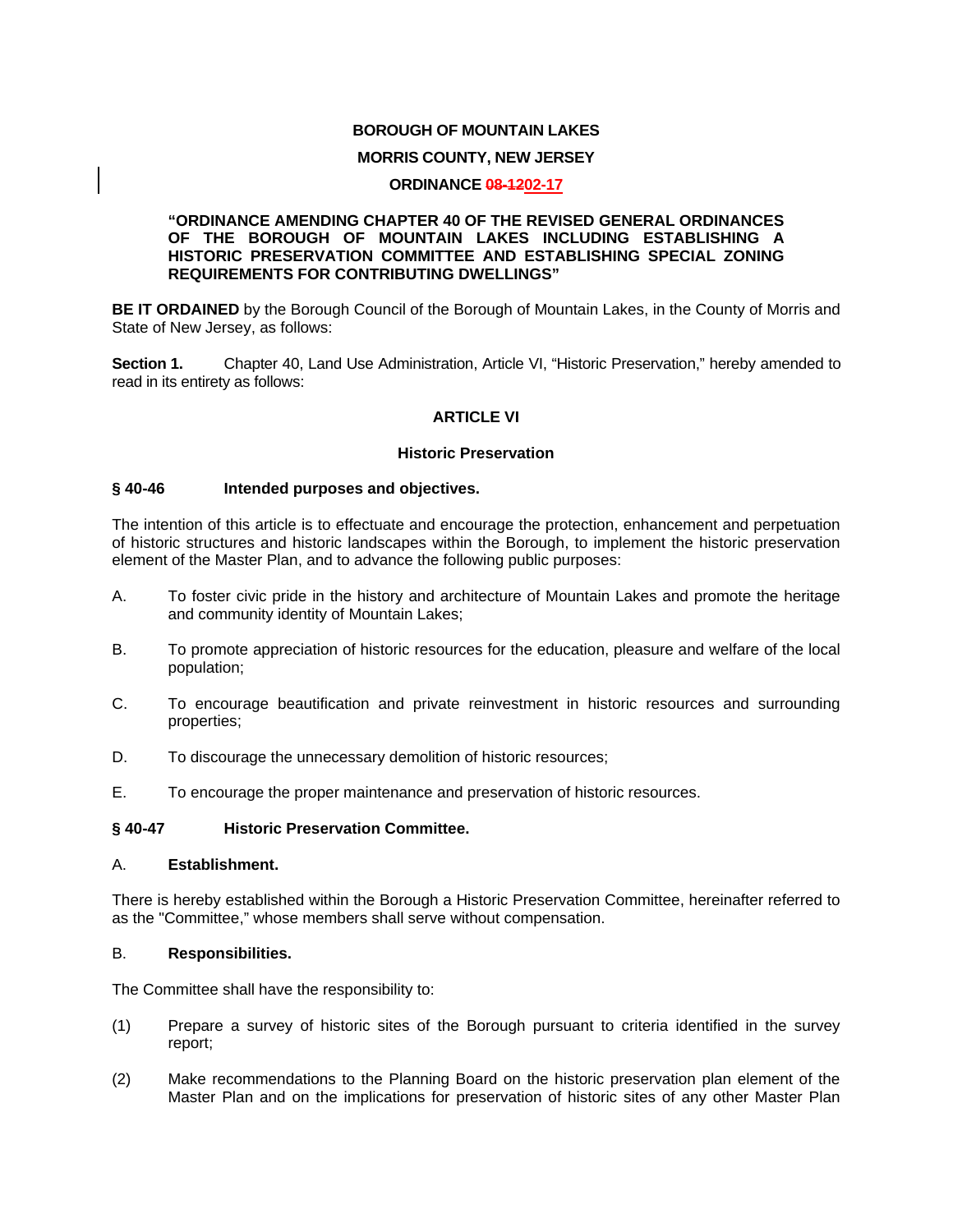elements and to the Council for the adoption of historic preservation provisions, standards and criteria in the land use ordinances;

- (3) Advise the Council on any features of the annual capital budget that have historic preservation implications;
- (4) Advise the Planning Board and Zoning Board of Adjustment on applications for development;
- (5) Provide guidance to the Zoning Board of Adjustment or Planning Board, as applicable, when applicants seek clarification concerning applicability and eligibility under the Bulk Incentives set forth in this ordinance and on appeals from any decision to deny eligibility for the Bulk Incentives.
- (6) Advise and assist applicants for construction permits, if requested by said applicants, in advance of a formal application concerning applicability and eligibility under the Bulk Incentives set forth in this ordinance.
- (7) Carry out such other advisory, educational and informational functions as will promote historic preservation in the Borough.
- (8) Evaluate historic sites included in the community-wide survey against the criteria for the New Jersey Register of Historic Places and the National Register of Historic Places and prepare nominations for consideration of the State Historical Preservation Officer.

## C. **Membership.**

The Committee shall consist of seven members and two alternates who shall be appointed by the Borough Council.

### D. **Qualifications.**

Members shall be appointed from among professionals in the disciplines of architecture, history, architectural history, planning, archaeology or a related discipline, to the extent that such professionals are available in the Borough. Committee membership shall include other persons who have demonstrated special interest, knowledge or experience in building design and construction, history, architecture or a related discipline. Members may reside outside of the Borough if no resident is qualified, except that no more than two members of the Committee shall be nonresidents. Alternate members shall meet the qualifications of regular voting members and shall be designated as Alternate No. 1 and Alternate No. 2 at the time of appointment.

### E. **Terms.**

The initial terms of office of the first regular Committee members shall be for one, two, three or four years, to be designated by the Borough Council in making such appointments in the following manner: one member shall be appointed for one year, two members shall be appointed for two years, two members shall be appointed for three years and two members shall be appointed for four years. The initial terms of office for the first alternate members of the Committee shall be for one year and two years, respectively. The term of each member shall expire on December 31 of the last year of each member's term. All members of the initial Committee shall be appointed within 90 days of the final passage of this article. The terms of appointment of succeeding Committee members shall be for four years each for regular voting members and two years each for alternate members, to expire on December 31 of the last year of such succeeding member's term. Notwithstanding any other provision herein, the term of any member common to the Committee and the Planning Board or the Zoning Board of Adjustment shall be for that person's term of membership on the Planning Board or Zoning Board of Adjustment.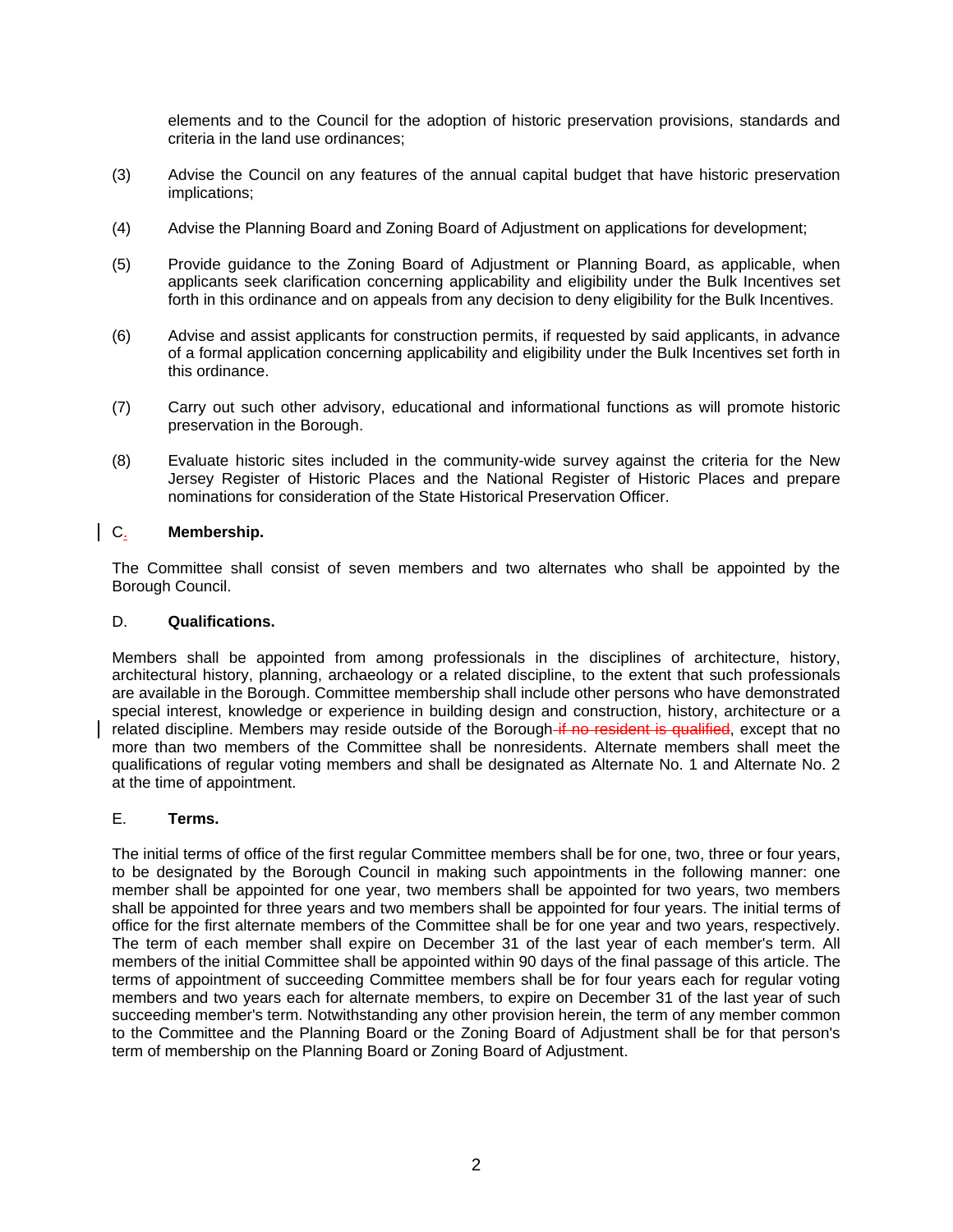# F. **Organization.**

At its annual organization meeting, the Committee shall elect from its membership a Chairperson to serve as presiding officer of the Committee. The Committee shall also elect a Vice Chairperson from its membership and select a Secretary who may or may not be a member of the Committee. In lieu of a Chairperson and Vice Chairperson, the Committee may elect from its membership two Co-Chairpersons to serve as presiding officers of the Committee on a shared basis.

### G. **Training.**

A majority of Committee members shall attend a conference or training session in historic preservation or a related field. Failure to obtain adequate training may result in removal from the Committee.

### H. **Vacancies.**

A vacancy occurring otherwise than by expiration of a term shall be filled for the unexpired term only, and the appointment shall be made by the Borough Council.

### I. **Removal.**

A member of the Committee may be removed by the Borough Council for cause; provided, however, that such member shall be entitled to a public hearing if he or she requests it.

### J. **Records and procedures.**

The Committee shall keep minutes and records of all meetings and proceedings, including but not limited to voting records, attendance, resolutions, findings, determinations and decisions. All such material shall be matters of public record. All meetings shall comply with the Open Public Meetings Act, N.J.S.A. 10:4-7 et seq. The Committee shall adopt such other procedural rules for the conduct of its business as it deems necessary and advisable. No Committee member shall vote or participate in any meeting concerning any matter in which he or she has a direct or indirect personal interest, monetary or otherwise.

#### K. **Quorum.**

A quorum for the transaction of business shall be four regular and/or alternate members.

### **§ 40-48 Designation of historic landmarks and historic districts.**

The Committee shall maintain a comprehensive historic survey of the Borough to identify historic resources. The initial survey shall be the survey conducted in conjunction with, and included in, the nomination of the Mountain Lakes Historic District for listing on the New Jersey Register of Historic Places and the National Register of Historic Places in 2005.

### **§ 40-49 Special zoning requirements for contributing dwellings.**

### A. **Bulk Incentives.**

In order to provide an incentive for the preservation of contributing dwellings within historic districts, the bulk requirements in the Borough zoning ordinance have been modified to provide greater flexibility in alterations toenhanced for existing contributing dwellings in historic districts that satisfy the eligibility requirements set forth in this § 40-49B. § 40-49B. It is intended that properties containing contributing dwellings that satisfy the eligibility requirements will enjoy the full benefit of the Bulk Incentives, in lieu of the corresponding standard bulk requirements, for all purposes under the Borough zoning ordinance, including any improvements to the property unrelated to the contributing dwelling (including but not limited to accessory structures, garages, swimming pools, terraces and driveways) and for the purpose of determining the scope of any variances required by the property owner.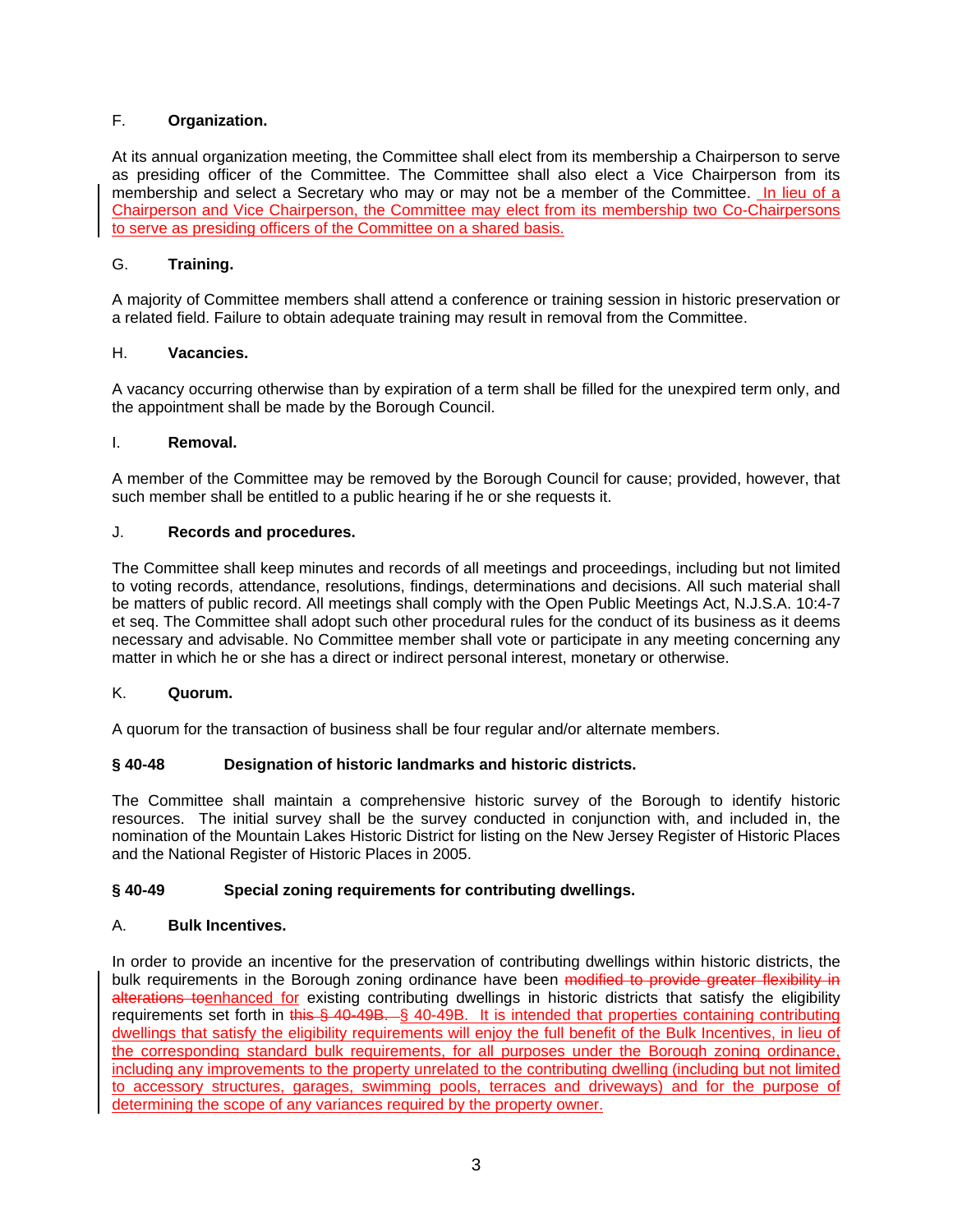### B. **Bulk Incentives eligibility requirements.**

ContributingProperties containing contributing dwellings will be eligible for the Bulk Incentives when all of the following conditions are satisfied with respect to any alterations (including proposed alterations) made to the contributing dwelling after the Bulk Incentives Effective Date:

- (1) *Street-facing facades*. The alterations to allany street-facing facades must be compatible with the existing or original structure, and in particular with respect to the primary street-facing facade:
	- (a) The proportion between the width and height of the **proposed**-alterations must be compatible with anythe primary street-facing facade of the existing or original structure.
	- (b) The proportions and relationships between doors and windows in the primary streetfacing facades must be compatible with the existing or original structure.
	- (c) Any alterations consisting of side additions to athe primary street-facing facade must have a minimum setback of 12 inches from the plane of the existing primary street-facing facade, and any associated roofline must have a minimum setback of 12 inches from the existing roof line.
	- (d) The following exceptions to the foregoing minimum setback requirements will be permitted where there is, onas of the Bulk Incentives Effective Date, an existing side addition or side porch to athe primary street-facing facade:
		- [1] an existing open-air porch that does not comply with the 12-inch setback requirement may be enclosed within the existing plane of the porch,
		- [2] an existing side addition that does not comply with the 12-inch setback requirement may be extended a further five feet to the side of the same plane as the existing side addition.

All of the foregoing exceptions are subject to compliance with the overall modified bulk requirements.

- (2) *Height and roof shapes*. The height of the proposed alterations must be compatible with the existing structure. The design of the roof and any dormers must be compatible with the existing roof and dormers. Any alterations must preserve the existing or original roof ridge, roof pitch and overhangs of the existing or original structure, and new or altered dormers must be compatible with the typical styles of dormers associated with the original structure.
	- (3) *Architectural details*. Architectural details and materials must be incorporated as necessary to relate the new with the old and to preserve and enhance the character-defining features of the existing or original structure. Windows may be replaced as long as they contain real or simulated divided lights, grille patterns, sizes and shapes that are compatible with the typical style of windows associated with the original structure and otherwise comply with the requirements of this subparagraph (3).
- (4) *Retention of original structure*. After completion of the proposed alterations:
	- (a) 100% of the existing *primary* street-facing facade width and height must be retained intact consistent with the other requirements of this § 40-49B.
	- (b) At least 75% of the floor area of the original structure as it existed on December 31, 19348 must remain. Interior renovations and any restoration to match the original will not be deducted in determining compliance with the 75% requirement.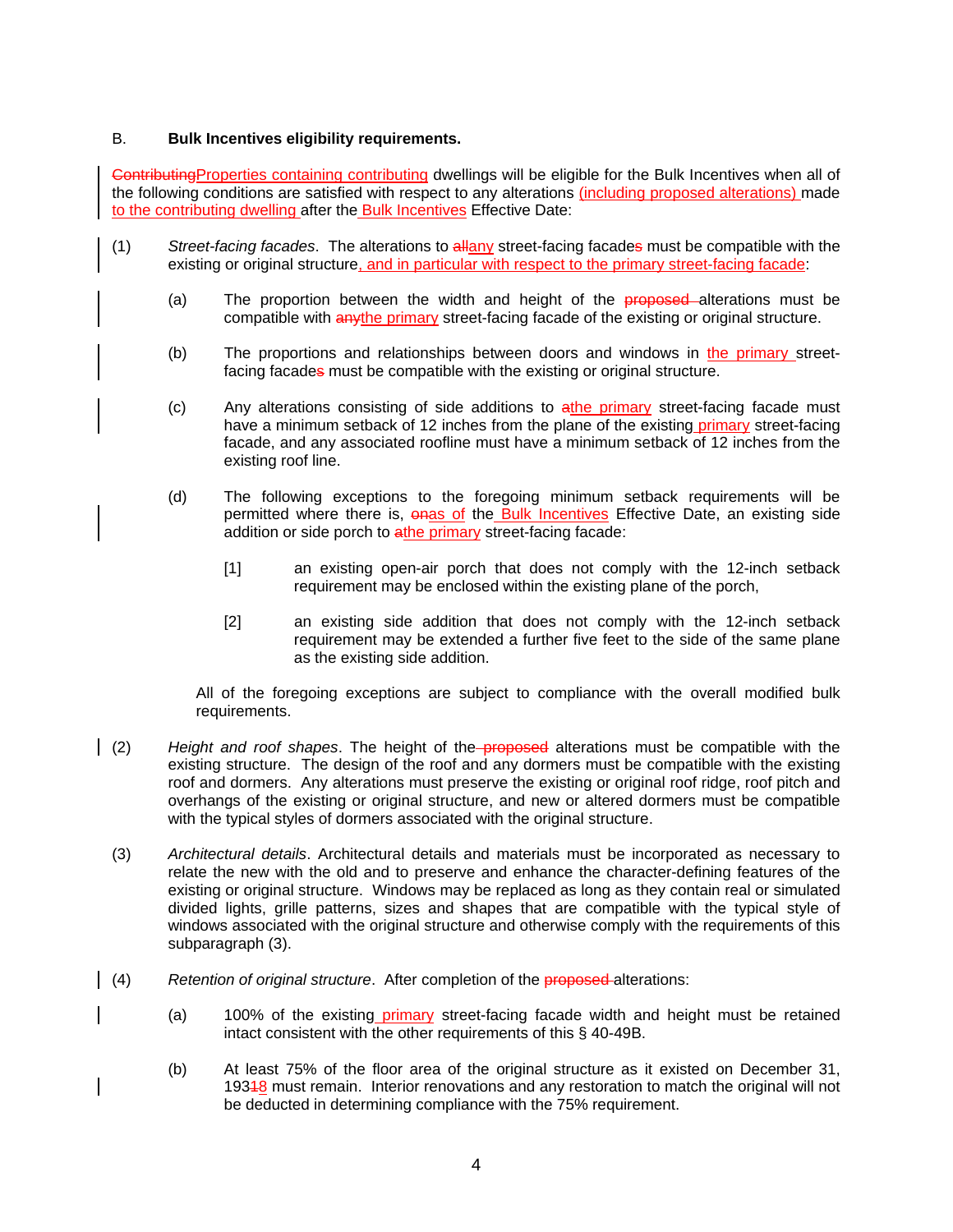(5) *Approval of exceptions to bulk incentives eligibility requirements*. An owner of a contributing dwelling may seek approval for past or future alterations made after the Bulk Incentives Effective Date that do not strictly comply with the bulk incentives eligibility requirements, provided such alterations are compatible with the existing or original structure as determined by the Zoning Board of Adjustment, upon the recommendation of the Committee, under its authority to decide special questions under N.J.S.A. 40:55D-70(b), provided that no special notice shall be required for such application. In connection with any application for approval under this § 40-49B(5), the Committee may request that the applicant or its architect meet with the Committee to review the alterations that are the subject of the application and submit such documentation as the Committee reasonably requires in order to evaluate the application. Any proposed alterations that receive final approval under this § 40-49B(5) must be commenced within one year from the date of the final approval. Upon final approval of the application and completion of the alterations, the Committee will update any photographic records maintained in connection with this ordinance to reflect the alterations as if they had been made prior to the Bulk Incentives Effective Date. Any alterations approved under this § 40-49B(5) shall be deemed for all purposes under this ordinance, including the checklists and certifications required under § 40-49D(2), to have been made prior to the Bulk Incentives Effective Date.

#### C. **Modified bulk requirements.**

The following modified bulk requirements will apply to properties containing contributing dwellings that satisfy the eligibility requirements set forth in § 40-49B:

(1) Limit on FAR:

| Zone | <b>Properties Containing Contributing Dwellings</b> |
|------|-----------------------------------------------------|
| R-AA | 16%                                                 |
| R-A  | <b>21%</b>                                          |

(2) Limit on ILC:

| Zone | <b>Properties Containing Contributing Dwellings</b> |
|------|-----------------------------------------------------|
| R-AA | 24%                                                 |
| R-A  | 30%                                                 |

(3) Minimum side setback (each side and combined total both sides):

| Zone | <b>Properties Containing Contributing Dwellings</b>             |
|------|-----------------------------------------------------------------|
| R-AA | 20 ft. minimum side setback: minimum total of 50 ft. both sides |
| R-A  | 20 ft. minimum side setback; minimum total of 50 ft. both sides |

(4) Grade Plane Calculations:

A height variance shall not be required for an addition to a contributing dwelling in the event that the addition causes a change in the grade plane calculation, provided that the addition is at least one story lower than the adjoining portion of the pre-existing structure.

- (4)(5) Pre-existing nonconforming setbacks and height:
	- (a) AA property containing a contributing dwelling with a side setback of less than 20 feet as of the Bulk Incentives Effective Date that satisfies the eligibility requirements set forth in § 40-49B will still be eligible for the Bulk Incentives, and will not require a variance solely with respect to such existing nonconforming side setback, provided that (1) after the completion of the proposed alteration or improvement, the contributing dwellingproperty complies with the requirement that there be a minimum total side setback of 50 feet on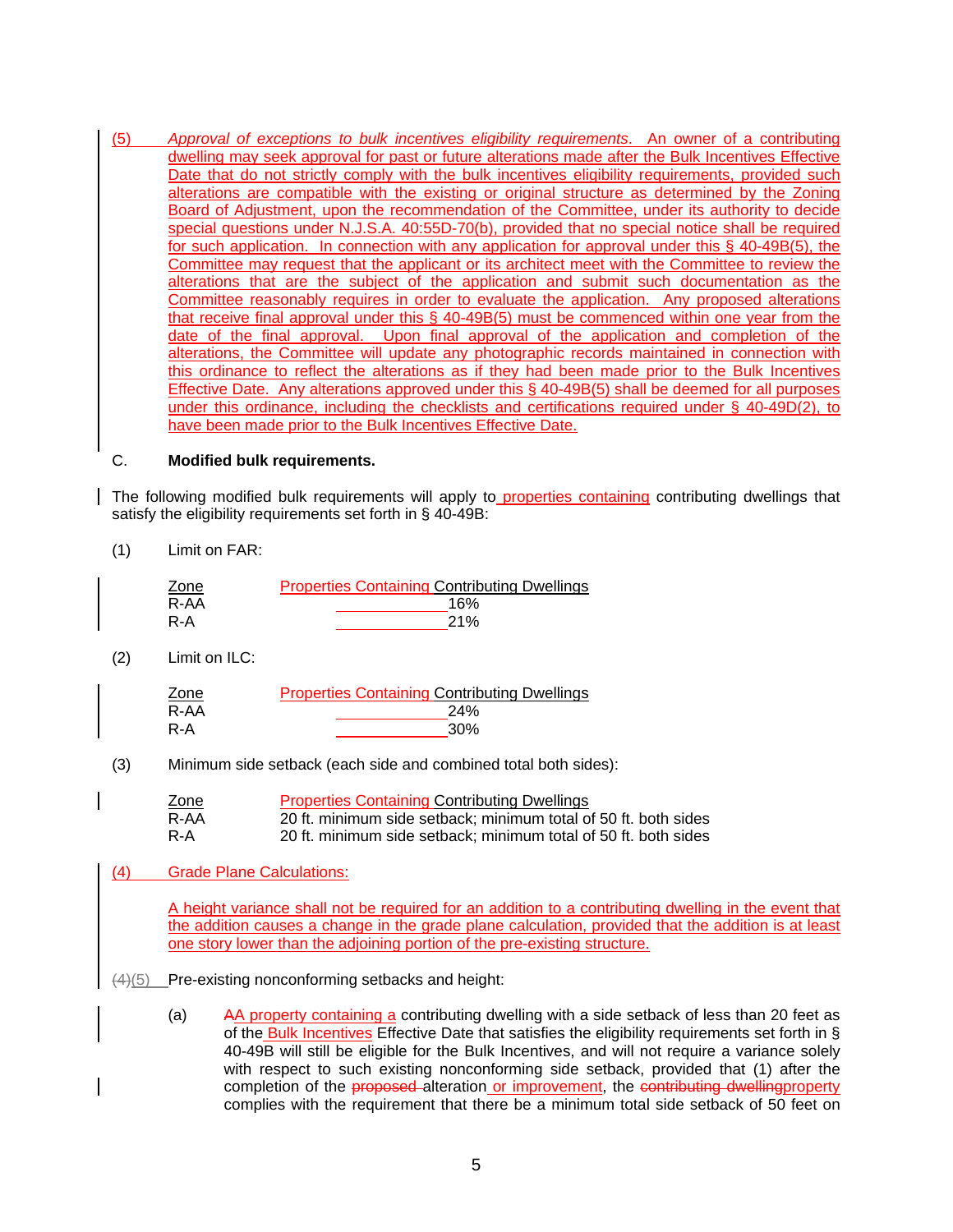both sides, and (2) the proposed alteration does not result in an increase in the bulk of the portion of the contributing dwelling or any other structure or improvement within the existing nonconforming side setback.

- (b) AA property containing a contributing dwelling with a front or rear setback of less than the applicable minimum setback set forth in the zoning ordinance as of the Bulk Incentives Effective Date that satisfies the eligibility requirements set forth in § 40-49B will still be eligible for the Bulk Incentives, and will not require a variance solely with respect to such existing nonconforming front and/or rear setback, provided that the **proposed** alteration or improvement does not result in an increase in the bulk of the portion of the contributing dwelling or any other structure or improvement within the existing nonconforming front and/or rear setback.
- (c) AA property containing a contributing dwelling with a height (in stories or feet) in excess of the applicable maximum height set forth in the zoning ordinance as of the Bulk Incentives Effective Date that satisfies the eligibility requirements set forth in § 40-49B will still be eligible for the Bulk Incentives, and will not require a variance solely with respect to such existing nonconforming height, provided that the **proposed**-alteration or improvement does not result in an increase in the portion of the contributing dwelling or any other structure or improvement that exceeds such maximum height.

### D. **Documentation and approval of Bulk Incentives eligibility.**

- (1) Eligibility for Bulk Incentives will be determined by the Zoning Officer.
- (2) Whenever an applicant seeks Borough approval of a construction permit in reliance on the Bulk Incentives, or makes any other application to the Zoning Board of Adjustment or the Planning Board relying in whole or in part on eligibility for the Bulk Incentives, the applicant shall submit all of the following as part of the submission of the applicant's application for such permit:
	- (a) A fully completed checklist and certification in the form of Appendix A to this article from a New Jersey licensed professional architect that the proposed alteration compliesany alterations (including any proposed alterations) made to the contributing dwelling after the Bulk Incentives Effective Date comply with all of the requirements of § 40-49B and that the architect is familiar with the publication entitled, "Historic Mountain Lakes – Restoration and Renovation Handbook." In order to enable access to the foregoing publication by certifying architects, the Committee shall publish such publication on its website and make physical copies of such publication available upon written request.
	- (b) In order to facilitate the Committee's periodic review of certifications made under this § 40-49D pursuant to § 40-49F, threeat least one additional copies complete copy of the applicant's application for a construction permit, including the checklist and certification required under § 40-49D(2)(a), toshall be delivered to the Committee. The Borough shall modify all application checklists, including for construction permits or applications to the Zoning Board of Adjustment or the Planning Board, to include a requirement of confirmation and proof that this delivery requirement has been satisfied by the applicant.
- (3) If the Zoning Officer determines that, notwithstanding the submission of the checklist and certification required under § 40-49D(2), the applicant's application for a construction permit does not comply with the requirements of § 40-49B, the Zoning Officer shall deny the application and provide the applicant with a written statement of the grounds for such denial.
- (4) The applicant may appeal a denial of an application under § 40-49D(3) to the Zoning Board of Adjustment following the procedures under the zoning ordinance applicable to denials of zoning permits generally. The applicant may combine such appeal with an application to the Zoning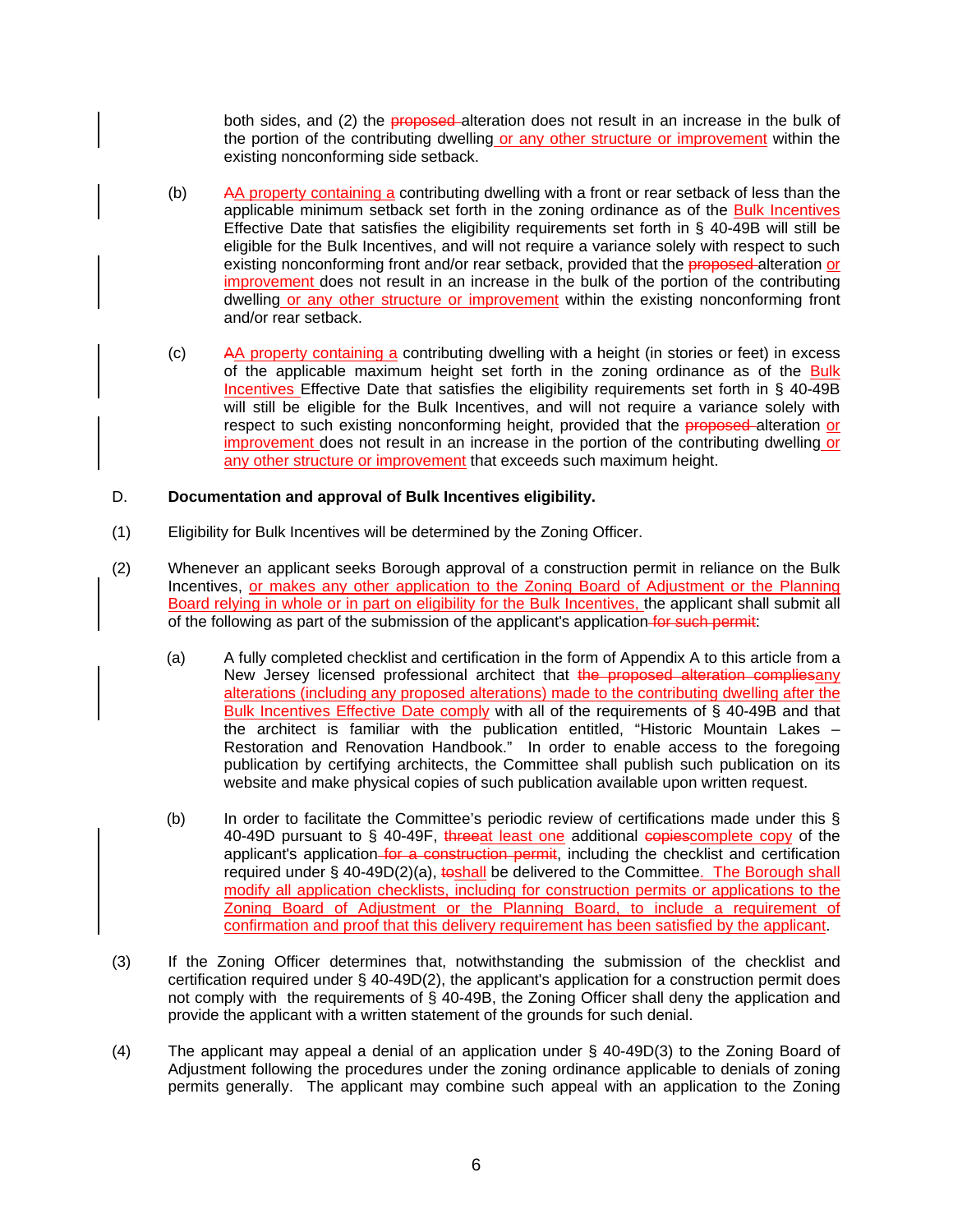Board of Adjustment for a variance with respect to the standard regulations as set forth in §§ 245- 19 and 245-20.

(5) The Planning Board or Zoning Board of Adjustment, as applicable, may also determine eligibility for Bulk Incentives in connection with any application for a subdivision involving a lot on which a contributing dwelling is located. Eligibility for Bulk Incentives shall be limited to the lot on which the contributing dwelling will be located after the subdivision and shall be determined using the procedures set forth in § 40-49D(2). Where the subject application for a subdivision does not involve any alterations to the Contributing Dwellingcontributing dwelling, eligibility for Bulk Incentives will be measured based on any alterations that have been made to the contributing dwelling after the Bulk Incentives Effective Date and prior to the date of the proposed subdivision.

### E. **Requests for clarification.**

An applicant or architect may request clarification from the Zoning Board of Adjustment or Planning Board, as applicable, for a determination whether a given structure is eligible for the Bulk Incentives or whether a proposed alteration meets the eligibility requirements set forth in § 40-49B for the Bulk Incentives. The Committee will act in an advisory capacity in such requests to the Zoning Board of Adjustment or Planning Board. The Zoning Board of Adjustment or Planning Board shall render its decision no later than 60 days after the date a request is submitted.

### F. **Review of certifications.**

In order to evaluate the effectiveness of the certification process required under § 40-49D(2) in effectuating the purposes of this ordinance, the Committee shall from time to time review applications that have been submitted in reliance on the Bulk Incentives and the accompanying checklists and certifications required under § 40-49D(2) and may make recommendations to the Planning Board and Borough Council regarding potential revisions to this article based on the results of such review.

### G. **Records relating to alterations to contributing dwellings.**

- (1) Whenever a question arises, for purposes of this article, as to the condition of a contributing dwelling on the Bulk Incentives Effective Date, the applicant and the applicant's certifying architect shall have the burden of establishing what the condition of the contributing dwelling was on the Bulk Incentives Effective Date.
- (2) In order to facilitate establishing what the condition of contributing dwellings was on the Bulk Incentives Effective Date, all applicable Borough departments will maintain copies, which may be in hard copy or digital format, of files relating to applications for construction permits relating to contributing dwellings and make such files available to prospective applicants and their certifying architects for inspection and copying upon request. In addition, the Committee may create and maintain a photographic record of contributing dwellings to be used in documenting the condition of contributing dwellings.

# **§ 40-50 Demolitions and relocations.**

### A. **Demolition of a contributing dwelling.**

- (1) For any application for a demolition permit for a contributing dwelling, the Construction Official shall issue a demolition permit provided that all of the following requirements have been fully met:
	- (a) Demolition Notice.
		- [1] The applicant shall cause to be delivered to the Committee a notice setting forth the following: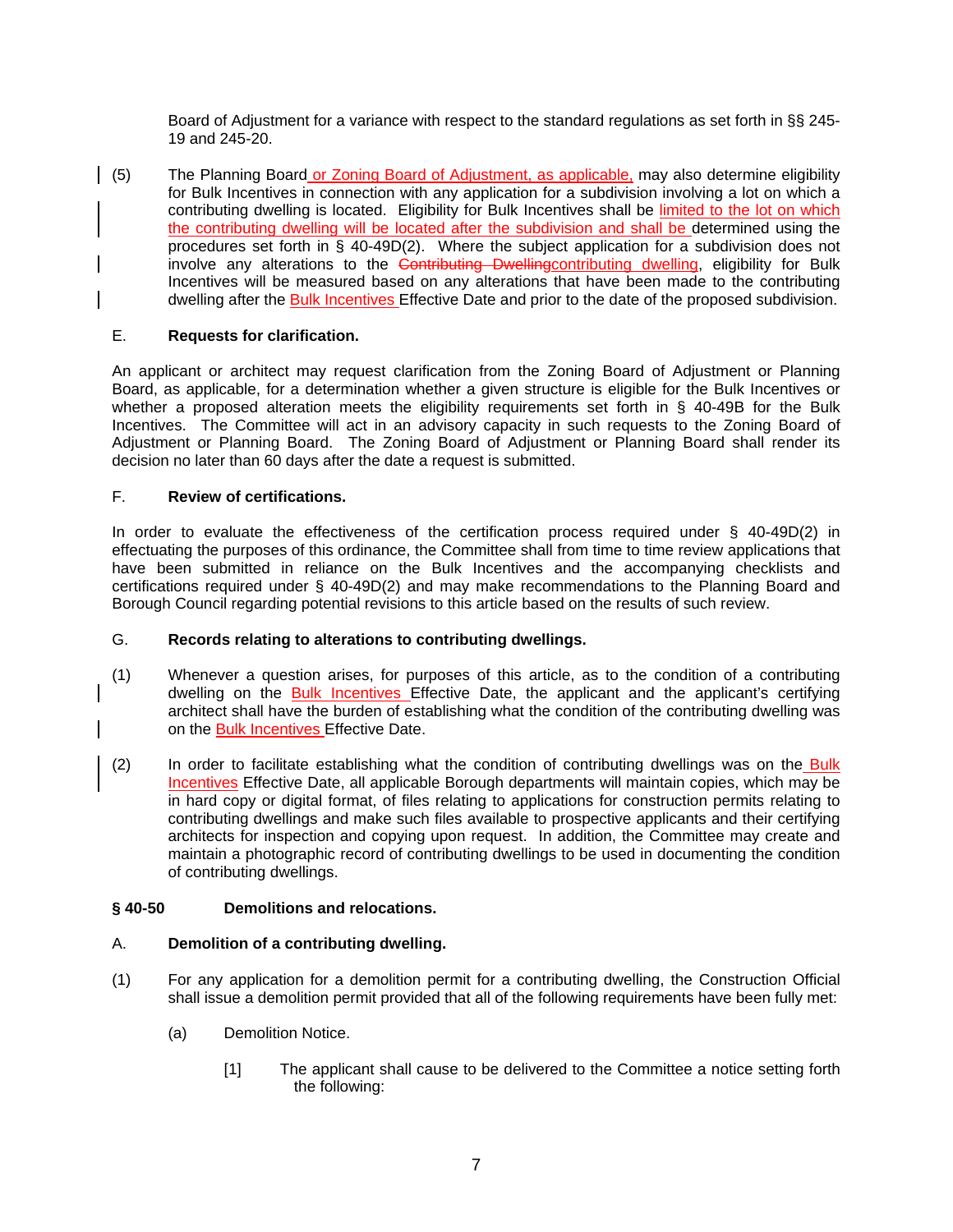- [A] The applicant's intent to demolish, including a description of the subject property (by block and lot as well as by physical location) and a description of the contributing dwelling to be demolished; and
- [B] The anticipated time frame(s) associated with the demolition.
- [2] The notice shall include proof of payment of a non-refundable fee of \$500 to the Borough of Mountain Lakes. This fee shall cover the costs incurred by the Committee and the Borough for review under this Ordinance.
- $\frac{[2][3]}{[2][3]}$  The notice shall be delivered to the Committee either in person at the Borough Hall or by certified mail.
- (b) Notice Period. The "Notice Period" shall commence on the date the notice is delivered to the Committee and shall run for a period of time of 90 days.
- (c) Documentation. During the Notice Period, the applicant shall, on not less than 10 days' prior notice from the Committee, [1] provide access for a period of four hours during the Notice Period to all interior and exterior areas of the contributing dwelling proposed for demolition to permit documentation of the contributing dwelling, or [2] provide documentation of the contributing dwelling to the Committee in accordance with guidelines established by the Committee. Such documentation may include photographs, floor plans, measured drawings, an archeological survey, and any other comparable form of documentation stipulated by the Committee. Where the applicant elects to provide documentation of the contributing dwelling to the Committee pursuant to  $\S$  40-50A(1)(c)[2], the Committee shall send a letter to the applicant either confirming that the applicant has complied with the requirements of this  $\S$  40-50A(1)(c) or notifying the applicant of any deficiencies in the applicant's submission. If the Committee does not send a letter to the Applicant within sixty (60) days of the submission, of the Applicant's documentation, the Applicant shall be deemed to have complied with the requirements of this  $§$  40-50 $\underline{A}(1)(c)$ .
- (d) Confirmation of Compliance. At the conclusion of the Notice Period, if the applicant still wishes to demolish the subject contributing dwelling, the applicant shall perform the following:
	- [1] File an application for a demolition permit with the Construction Official; and
	- [2] Provide the Construction Official with an affidavit of delivery relating to the notice to the Committee including a copy of the notice and proof of delivery in person at the Borough Hall or mailing by certified mail; and
	- [3] Provide confirmation to the Construction Official that the applicant has complied in all respects with its obligations pursuant to  $\S$  40-50(1)(c). If the applicant has elected to provide documentation of the contributing dwelling to the Committee pursuant to § 40-50(1)(c)[2], the applicant will additionally providewith a copy of a letter from the Committee confirming that the applicant has complied in all respects with the requirements of its obligations pursuant to  $§$  40-50A(1)(c).
- (2) *Permit Fee*. The fee for an application for a demolition permit for a contributing dwelling set forth in Chapter 111 shall be increased by a defined amount over the otherwise applicable fee for noncontributing dwellings, which amount shall initially be \$500 as of the **Bulk Incentives** Effective Date and shall thereafter be adjusted from time to time. This increased fee shall be in addition to the non-refundable fee paid pursuant to  $\S$  40-50A(1)(a)[2].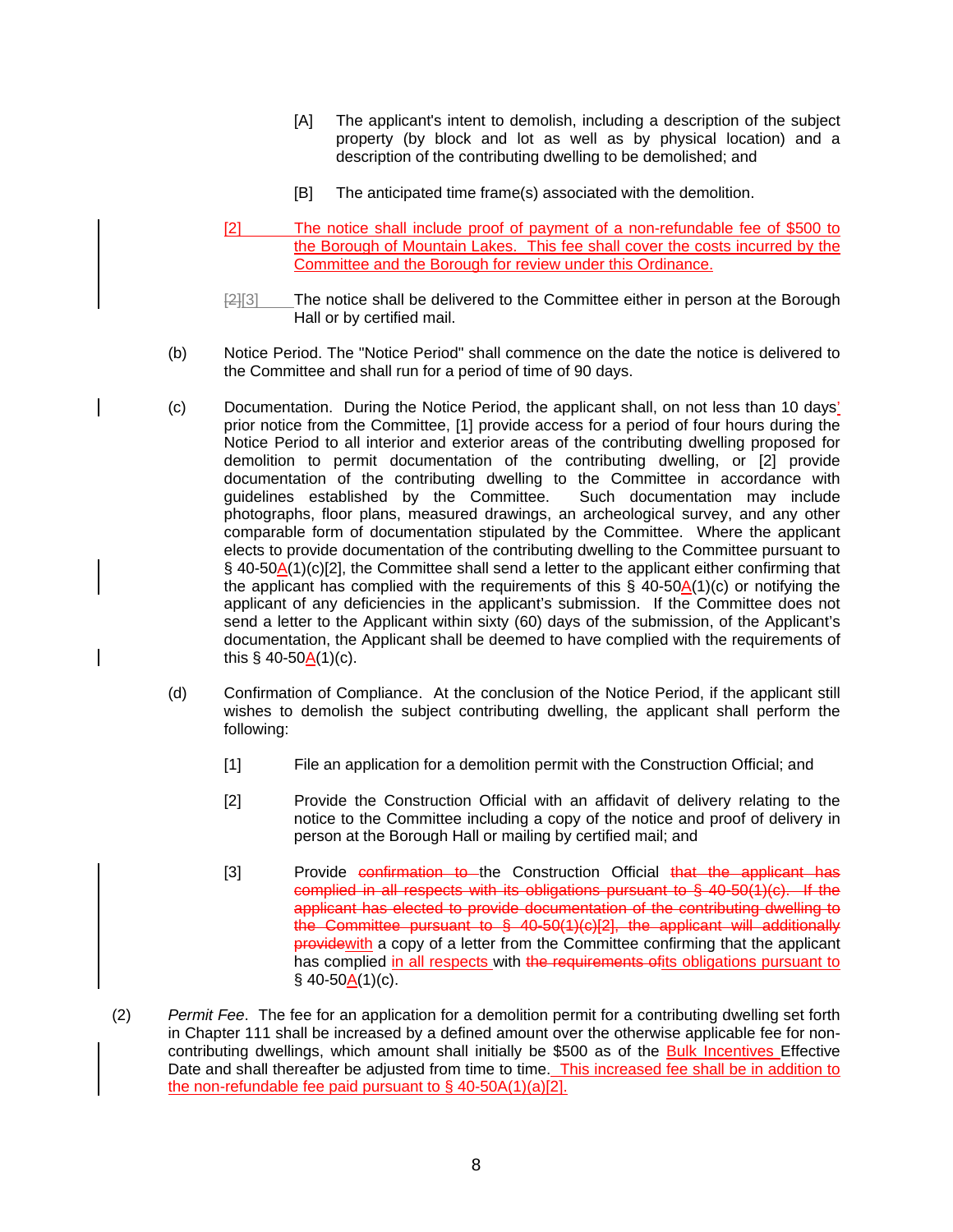- (3) *Assignment.* No assignment of the rights granted by a demolition permit to demolish shall be permitted.
- (4) *Expiration of Approval.* In cases where demolition is permitted, the demolition permit shall be valid for one year from the date of issuance expiration of the permit. Notice Period. The one--year period shall not be extended.

### B. **Applicability of Bulk Incentives.**

- (1) *Relocations*. A contributing dwelling will not be ineligible for Bulk Incentives solely because it has been relocated from its original site to another location within the boundaries of the historic district.
- (2) *Replacement Dwellings.* The Bulk Incentives set forth herein will not be available for a building which replaces a demolished or relocated contributing dwelling.

#### **§ 40-51 General.**

### A. **Other requirements unaffected.**

The requirements of this article shall be considered to be in addition to and in no case shall they be interpreted as a substitute for any other approval, permit or other action as otherwise provided for.

### B. **Powers of other boards and committees.**

No duties or powers of the Committee shall supersede or infringe on the powers of other Borough boards and committees.

**Section 2.** Chapter 40, Land Use Administration, Section 40-3, entitled "Definitions", is hereby amended to include the following additional definitions:

BULK INCENTIVES – The modified bulk zoning requirements applicable to contributing dwellings satisfying the eligibility requirements set forth in § 40-49.

BULK INCENTIVES EFFECTIVE DATE – With respect to any contributing dwelling, shall mean, (a) for all contributing dwellings that are described as a "Hapgood" or "Belhall" structure in the National Register of Historic Places Registration Form for the Mountain Lakes Historic District, August 11, 2012, and (b) for all other contributing dwellings, April 1, 2017.

COMMITTEE – The Historic Preservation Committee established pursuant to the provisions of this article.

COMPATIBLE – When used in connection with a component of an alteration, shall mean the component is consistent or in keeping with the original structure or the existing structure. In order to be compatible, a component of an alteration is not required to be identical to components of the original structure or the existing structure. Being compatible includes both restoration and replacement of the original structural component.

CONTRIBUTING DWELLING – (1) One of the dwellings that (a) were constructed on or before December 31, 19318, (b) are listed as "contributing buildings" within the Mountain Lakes Historic District in the National Register of Historic Places Registration Form for the Mountain Lakes Historic District, (c) are described as a "Hapgood" or "Belhall" structure in the National Register of Historic Places Registration Form for the Mountain Lakes Historic District, and (dc) have not been demolished prior to the Effective Date; and (2) such other structures as are designated as "contributing dwellings" by ordinance upon the recommendation of the Committee and the Planning Board. The Committee shall publish a listing of contributing dwellings on its website.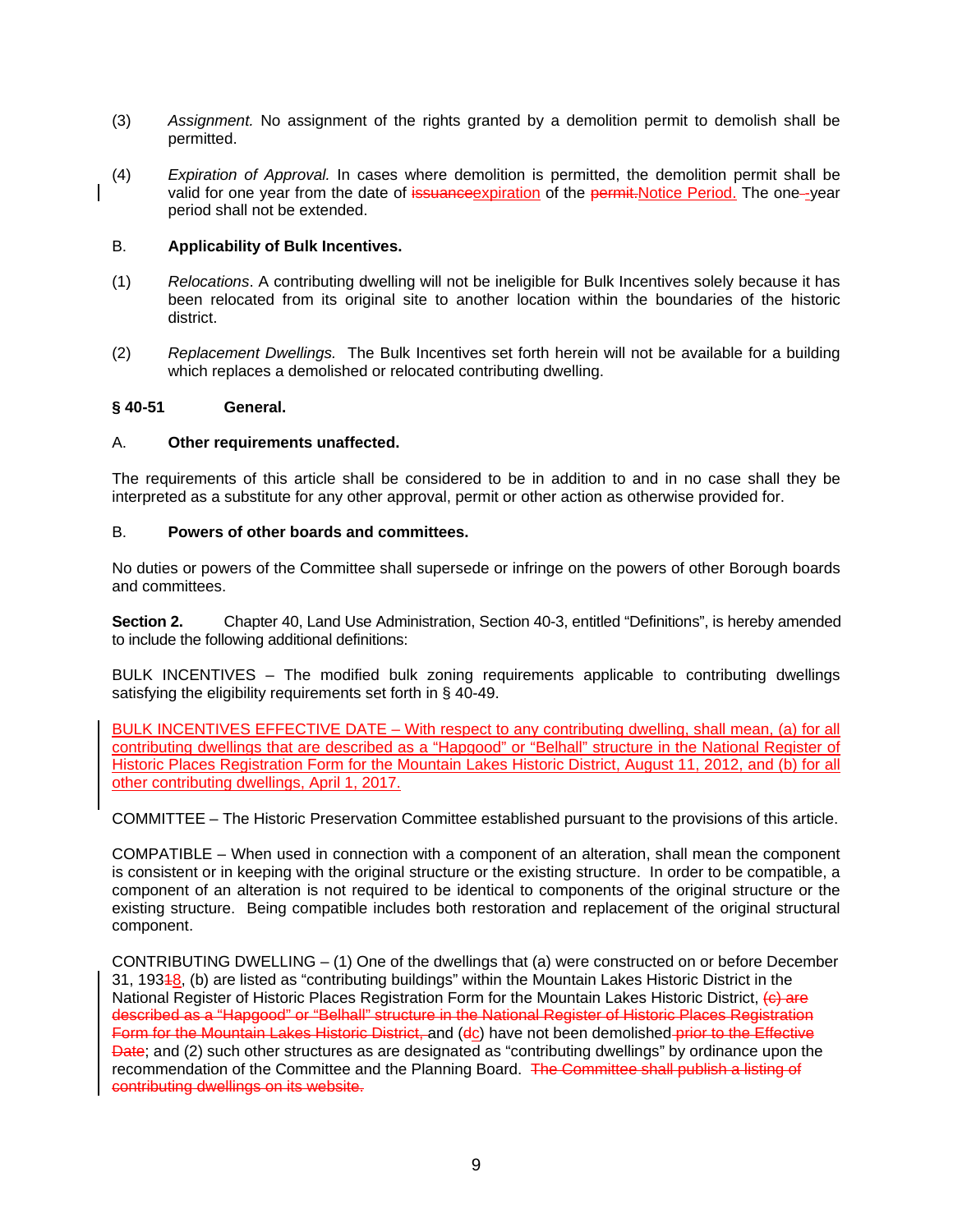The Committee shall publish a listing of contributing dwellings on its website.

DEMOLITION OROF DEMOLISH – The razing, dismantling or destruction, whether entirely or in significant part, of any designated building, structure, site, object or improvement.

EFFECTIVE DATE – August 11, 2012.

EXISTING– When used in connection with a structure or a component or feature of a structure, refers to such structure as it existed on the Effective Date. Bulk Incentives Effective Date, including alterations deemed to have been made prior to the Bulk Incentives Effective Date pursuant to an approval granted under § 40-49B(5).

HISTORIC DISTRICT – The Mountain Lakes Historic District in the New Jersey Register of Historic Places and the National Register of Historic Places.

HISTORIC RESOURCE – Any buildings, structures, sites, objects, improvements or landscapes which are integral components either because they date from a time period which makes them historically significant or because they represent an architectural type, period or method which is historically significant.

ORIGINAL STRUCTURE - The- When used in connection with a structure or a component or feature of a structure, refers to such structure as it existed when originally constructed.

PRIMARY STREET-FACING FACADE – For a contributing dwelling that has only one street-facing façade, the primary street-facing façade is such street-facing façade. For a contributing dwelling that has more than one street-facing façade, the primary street-facing façade will be the street-facing façade of the contributing dwelling with the greatest width, with the following exceptions: (i) if the contributing dwelling has a formal (or "front") entrance door in the street-facing façade facing the street that is also the street of the contributing dwelling's street address, the primary street-facing façade is the street-facing façade containing such entrance door, and (ii) the owner of a contributing dwelling with multiple street facing facades may designate another street-facing façade as the primary street-facing façade for that contributing dwelling provided that the Committee determines that such designation will better preserve the historic integrity of the contributing dwelling or the historic streetscape.

REPLACE or REPLACEMENT – The act or process of replicating any exterior architectural feature that is used to substitute for a deteriorated or extensively damaged architectural feature.

RESTORATION – The act or process of accurately recovering the form and details of a property and its setting as it appeared at a particular period of time. It may sometimes mean the removal of later work or the replacement of missing earlier work.

STREET-FACING FACADE – The principal facade of a structure contributing dwelling that (i) directly faces a street which abuts the property on which the structure contributing dwelling is located and which is actively used as a roadway for vehicular traffic by the public, and (ii) is either parallel to, or at an angle of not more thanzero to 45 degrees to<sub>r</sub> the portion of such street. Corner that abuts the property. Contributing dwellings located on orner lots and "through lots" shall typically be considered to have two street-facing facades.

**Section 3.** If any section or provision of this Ordinance shall be held invalid in any Court of competent jurisdiction, the same shall not affect the other sections or provisions of this Ordinance, except so far as the section or provision so declared invalid shall be inseparable from the remainder or any portion thereof. Each of the provisions of this Ordinance relating to Bulk Incentives are inseparable from the remainder or any portion thereof, and if any section or provision of this Ordinance relating to Bulk Incentives, including the limitations on eligibility for Bulk Incentives, shall be held invalid in any Court of competent jurisdiction, then all provisions of this Ordinance relating to Bulk Incentives shall be invalid.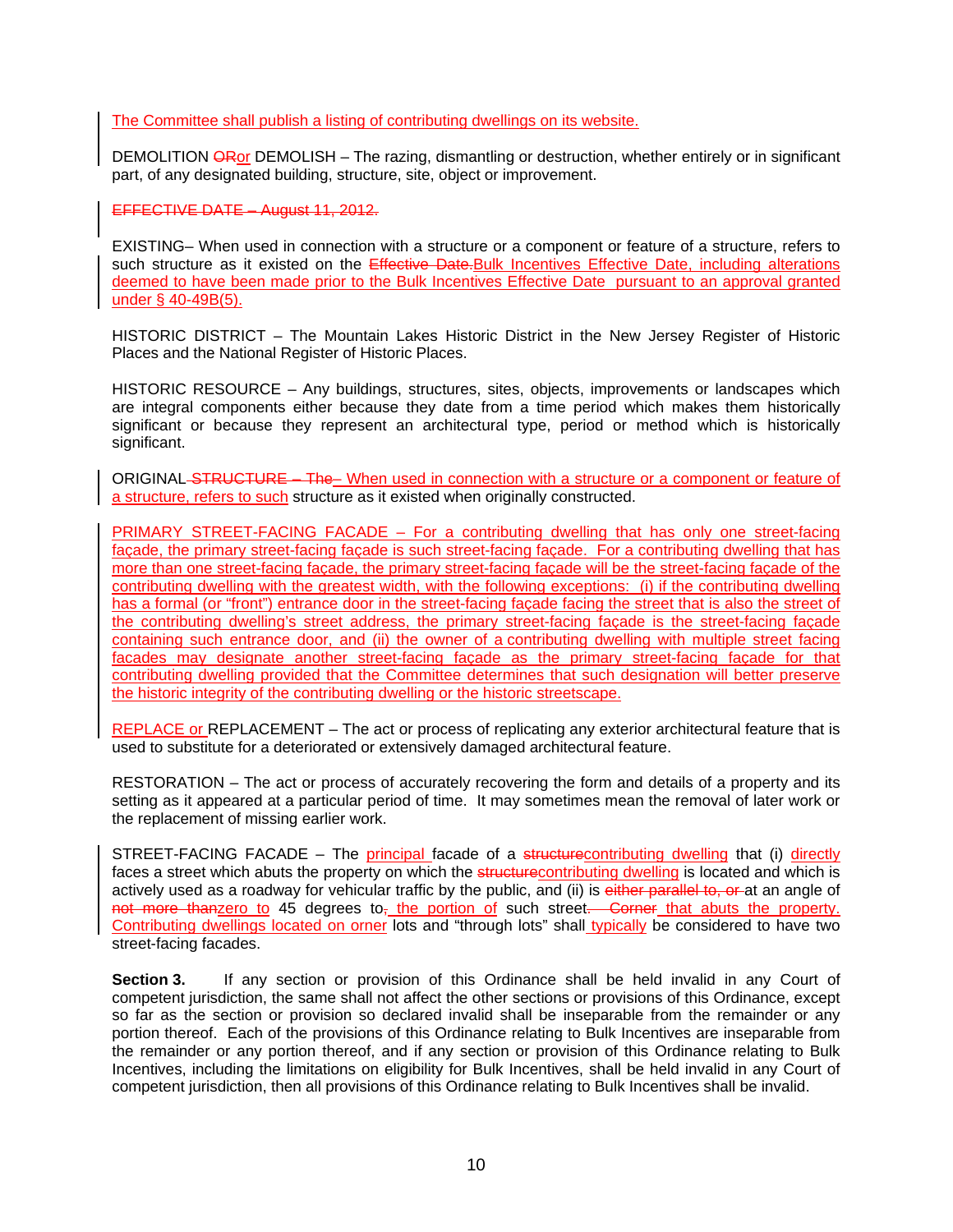**Section 4.** All Ordinances or parts of Ordinances, which are inconsistent herewith are hereby repealed to the extent of such inconsistency.

**Section 5.** This Ordinance shall take effect immediately after final passage and publication in the manner provided by law.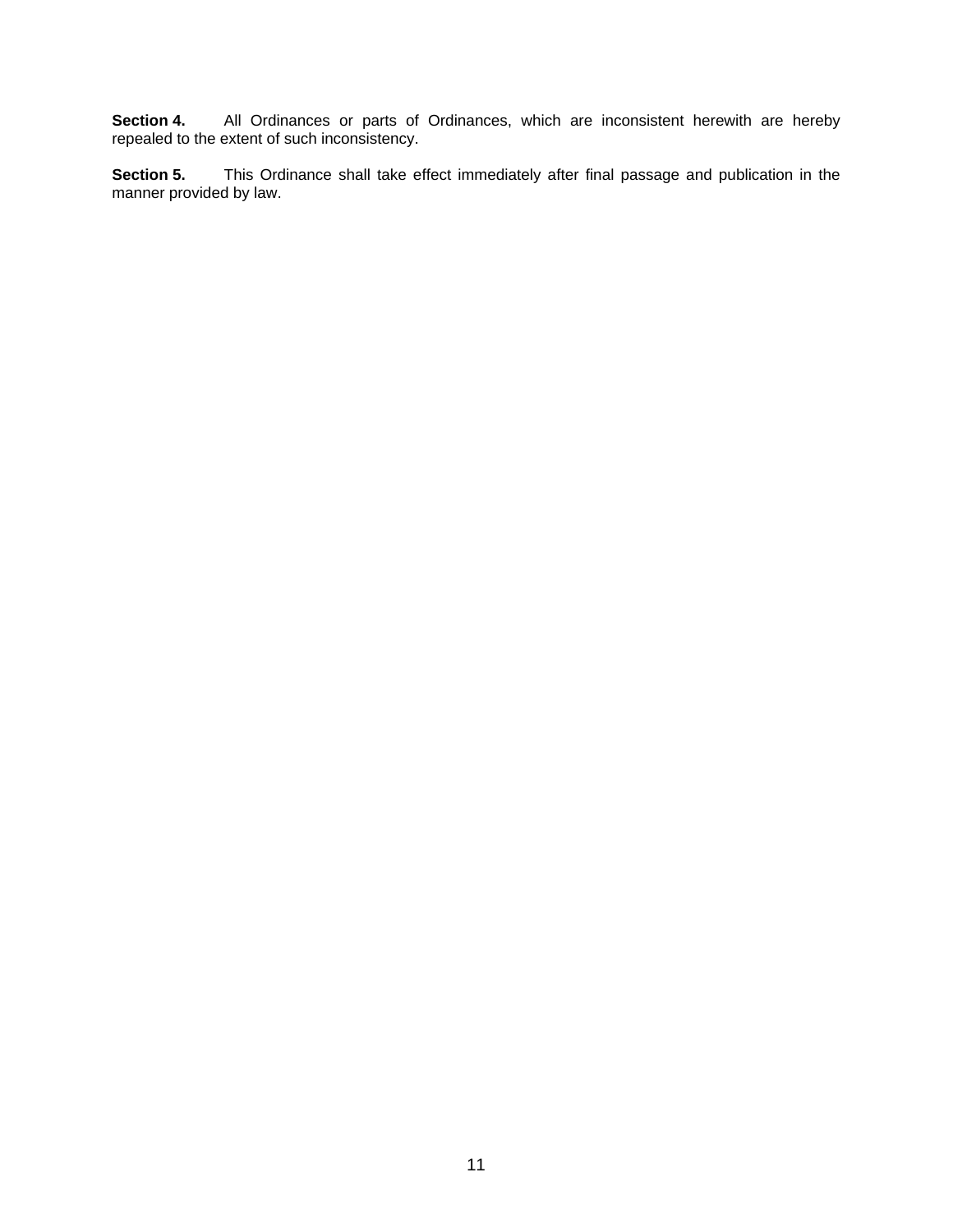#### **APPENDIX A CHECKLIST AND CERTIFICATION FOR ELIGIBILITY FOR BULK INCENTIVES**

**This Checklist and Certification must be completed, sealed and certified by a licensed architect.** 

#### **ELIGIBILITY FOR BULK INCENTIVES**

| Address                       |        |
|-------------------------------|--------|
| Owner _______________________ |        |
| Address__________________     |        |
| <b>Block Number</b>           | Lot(s) |
| Application Number            |        |

This Checklist and Certification is intended to assist the certifying architect in confirming that the any **alterations** (including any proposed **alterations**) made to the **contributing dwelling** after the applicable **Bulk Incentives Effective Date** comply with all of the requirements of § 40-49B. The certifying architect remains fully responsible for ensuring the applicant is eligible for the **bulk incentives**. Certain terms are used as defined in the Mountain Lakes Land Use Administration Ordinance:

The alterations to , including those in boldface type. For purposes of this Checklist and Certification, (1) all questions relating to "alterations" refer to all **alterations** (including any proposed **alterations**) made to the **contributing dwelling** after the **Bulk Incentives Effective Date**, and (2) any **alterations** approved under § 40-49B(5) shall be deemed for all purposes to have been made prior to the **Bulk Incentives Effective Date**. Eligibility for the **bulk incentives** is confirmed where all responses are checked to confirm the statement is correct, except where otherwise indicated:

| The principal <b>dwelling</b> located on the applicant's property is currently listed as a |
|--------------------------------------------------------------------------------------------|
| contributing dwelling on the Mountain Lakes Historic Preservation Committee's historic     |
| preservation incentives website, is not a replacement constructed after 1938 for a         |
| dwelling that has been demolished on such property, and otherwise satisfies all of the     |
| requirements in the definition of contributing dwelling in the Mountain Lakes Land Use     |
| Administration Ordinance.                                                                  |

2. The applicable **Bulk Incentives Effective Date** for the **contributing dwelling** on the property is:

\_\_\_\_\_ August 11, 2012 \_\_\_\_\_ April 1, 2017

3. \_\_\_\_\_ The **contributing dwelling** has more than one **street-facing** facades will be**façade**. If this is checked, please fill in the blank in the following statement: The **primary streetfacing facade** of the **contributing dwelling** is located \_\_\_\_\_\_\_\_\_\_\_\_\_\_\_\_\_\_\_\_\_\_\_\_\_\_\_\_\_\_\_\_\_\_\_\_\_\_\_\_\_\_\_\_\_ (describe location).

- 4.1 **Example 2.1** Check here if the following statement is applicable. [If this item has been checked, you may skip all remaining questions except Questions 20 and 21.]
- 4.2 **Example 2.1** Check here if the following statement is not applicable, and continue with the next question.

No **alterations** have been (or are proposed to be) made to the **contributing dwelling** after the **Bulk Incentives Effective Date**. [This should only be checked where the application does not involve proposed **alterations** to the **contributing dwelling** -- for example, where the application only involves an improvement to the property unrelated to the **contributing dwelling** (including but not limited to accessory structures, garages, swimming pools, terraces and driveways) -- and there have been no **alterations** to the **contributing dwelling** since the **Bulk Incentives Effective Date**.]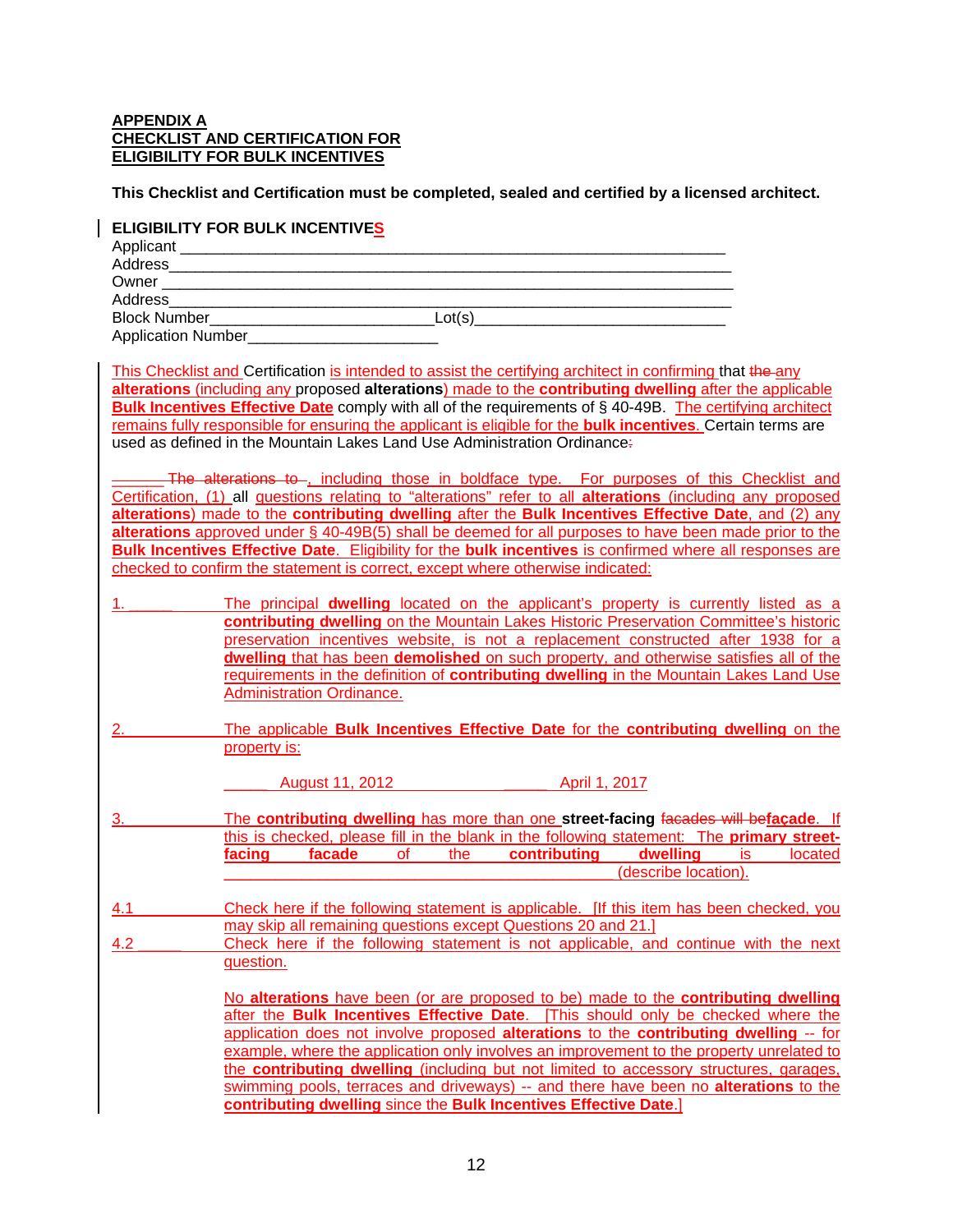| 5.1<br>5.2 | Check here if the following statement is applicable. [If this item has been checked, you<br>may skip Questions 6 through 9 and continue with Question 10 below.]<br>Check here if the following statement is not applicable, and continue with the following<br>questions.                                                                                     |
|------------|----------------------------------------------------------------------------------------------------------------------------------------------------------------------------------------------------------------------------------------------------------------------------------------------------------------------------------------------------------------|
|            | No alterations have been (or are proposed to be) made to any street-facing facade of<br>the contributing dwelling (including side additions or enclosures or extensions of side<br>porches) after the Bulk Incentives Effective Date.                                                                                                                          |
|            | The alterations to any street-facing facade are compatible with the existing or<br>original structure. (§ 40-49B(1))                                                                                                                                                                                                                                           |
|            | The proportion between the width and height of the <b>proposed-alterations will</b><br>beis compatible with anythe primary street-facing facade of the existing or original<br>structure. $(S, 40-49B(1)(a))$                                                                                                                                                  |
|            | The proportions and relationships between doors and windows in the <b>primary</b><br>street-facing facades will befacade are compatible with the existing or original<br>structure. $(S, 40-49B(1)(b))$                                                                                                                                                        |
|            | (If the following is applicable, check here and confirm below that one of the<br>requirements below applies) Alterations. If not applicable, please write "NA.")                                                                                                                                                                                               |
|            | The alterations include side additions to athe primary street-facing facade.                                                                                                                                                                                                                                                                                   |
|            | Any alterations consisting of side additions to athe primary<br>9.1<br>street-facing facade-will have a minimum setback of 12 inches from the<br>plane of the existing <b>primary</b> street-facing facade, and any associated<br>roofline will have a minimum setback of 12 inches from the existing roof<br>line. $(S\ 40-49B(1)(c))$                        |
|            | 9.2<br>(If the following is applicable, check here and confirm<br>below that one of the requirements below applies. If not applicable,<br>please write "NA.")                                                                                                                                                                                                  |
|            | There was, on <i>[the Bulk Incentives Effective Date]</i> , an existing side<br>addition or side porch to athe primary street-facing facade (§ 40-<br>$49B(1)(d)$ :                                                                                                                                                                                            |
|            | $-9.2.1$<br>an open-air porch that existed on <i>[the Bulk</i><br><b>Incentives Effective Date</b> and does not comply with<br>the 12-inch setback requirement has been (or will be)<br>enclosed within the existing plane of the porch, and<br>overall bulk requirements will be complied with. (§ 40-<br>49B(1)(d)[1])                                       |
|            | $-9.2.2$<br>a side addition that existed on <i>[the Bulk</i><br><b>Incentives Effective Date</b> and does not comply with<br>the 12-inch setback requirement has been (or will be)<br>extended no more than a further five feet to the side of<br>the same plane as the existing side addition, and<br>overall bulk requirements will be complied with. (§ 40- |

49B(1)(d)[2])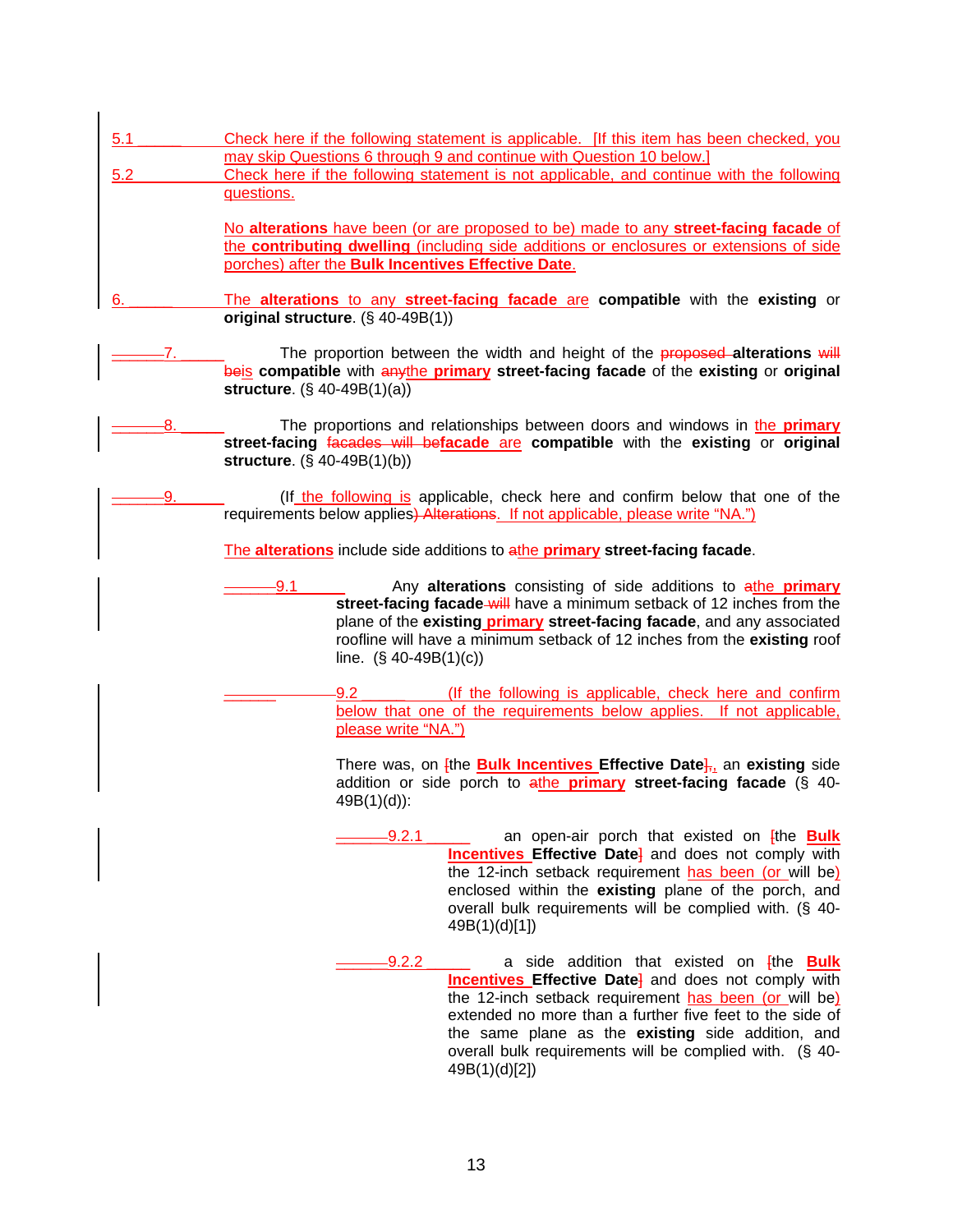- The height of the **proposed alterations** will beis **compatible** with the existing **structure**. (§ 40-49B(2))
- \_\_\_\_\_\_11. \_\_\_\_\_ The design of the roof and any dormers will be **compatible** with the **existing** roof and dormers. (§ 40-49B(2))
	- \_\_\_\_\_\_ Any12. \_\_\_\_\_ The **alterations** will preserve the **existing** or **original** roof ridge, roof pitch and overhangs of the **existing** or **original structure**. (§ 40-49B(2))
- 13. **Example 1** (If the following is applicable, check here and confirm that the requirement below applies). If not applicable, please write "NA.")
	- **Alterations** include new or altered dormers.
	- \_\_\_\_\_\_13.1 \_\_\_\_\_ Any new or altered dormers will beare **compatible** with the typical styles of dormers associated with the **original structure**. (§ 40- 49B(2))
- 14. **Example 2** Architectural details and materials will beare incorporated as necessary to relate the new with the old and to preserve and enhance the character-defining features of the **existing** or **original structure**. (§ 40-49B(3))
- \_\_\_\_\_\_15. \_\_\_\_\_ (If the following is applicable, check here and confirm that the requirement below applies). If not applicable, please write "NA.")

Windows will be **replaced** or have been **replaced** since [the **Bulk Incentives Effective**  Date<sup>1</sup>...

- \_\_\_\_\_\_15.1 \_\_\_\_\_ The **replacement** windows contain real or simulated divided lights, grille patterns, sizes and shapes that are **compatible** with the typical styles of windows associated with the **original structure** and otherwise comply with the requirements of this subparagraph (3). (§ 40- 49B(3))
- \_\_\_\_\_\_16. \_\_\_\_\_ After completion of the proposed **alterations**, 100% of the **existing primary street-facing facade** width and height will beis retained intact consistent with the other requirements of this checklist. Checklist and Certification. (§ 40-49B(4)(a))
- \_\_\_\_\_\_17. \_\_\_\_\_ After completion of the proposed **alterations**, at least 75% of the floor area of the **original structure** as it existed on December 31, 1931 will remain.1938 remains. (Interior renovations and any **restoration** to match the **original** will not be deducted in determining compliance with the 75% requirement.) (§ 40-49B(4)(b))
- \_\_\_\_\_\_18. \_\_\_\_\_ I have read and am familiar with the publication entitled, "Historic Mountain Lakes – Restoration and Renovation Handbook." (Available on the Mountain Lakes Historic Preservation Committee website, or upon written request to the Mountain Lakes Historic Preservation Committee.)
- \_\_\_\_\_\_19. \_\_\_\_\_ To the best my knowledge of the person signing this certification, any **alterations** to the structure**contributing dwelling** that were performed after [the **Bulk Incentives Effective Date**<sup>1</sup> and prior to the date hereofof this Checklist and still exist as of the date hereofCertification, together with any proposed **alterations** (in each case excluding **alterations** that are deemed to have been made prior to the **Bulk Incentives Effective Date** pursuant to an approval granted under § 40-49B(5)), fully comply with the requirements of § 40-49B.